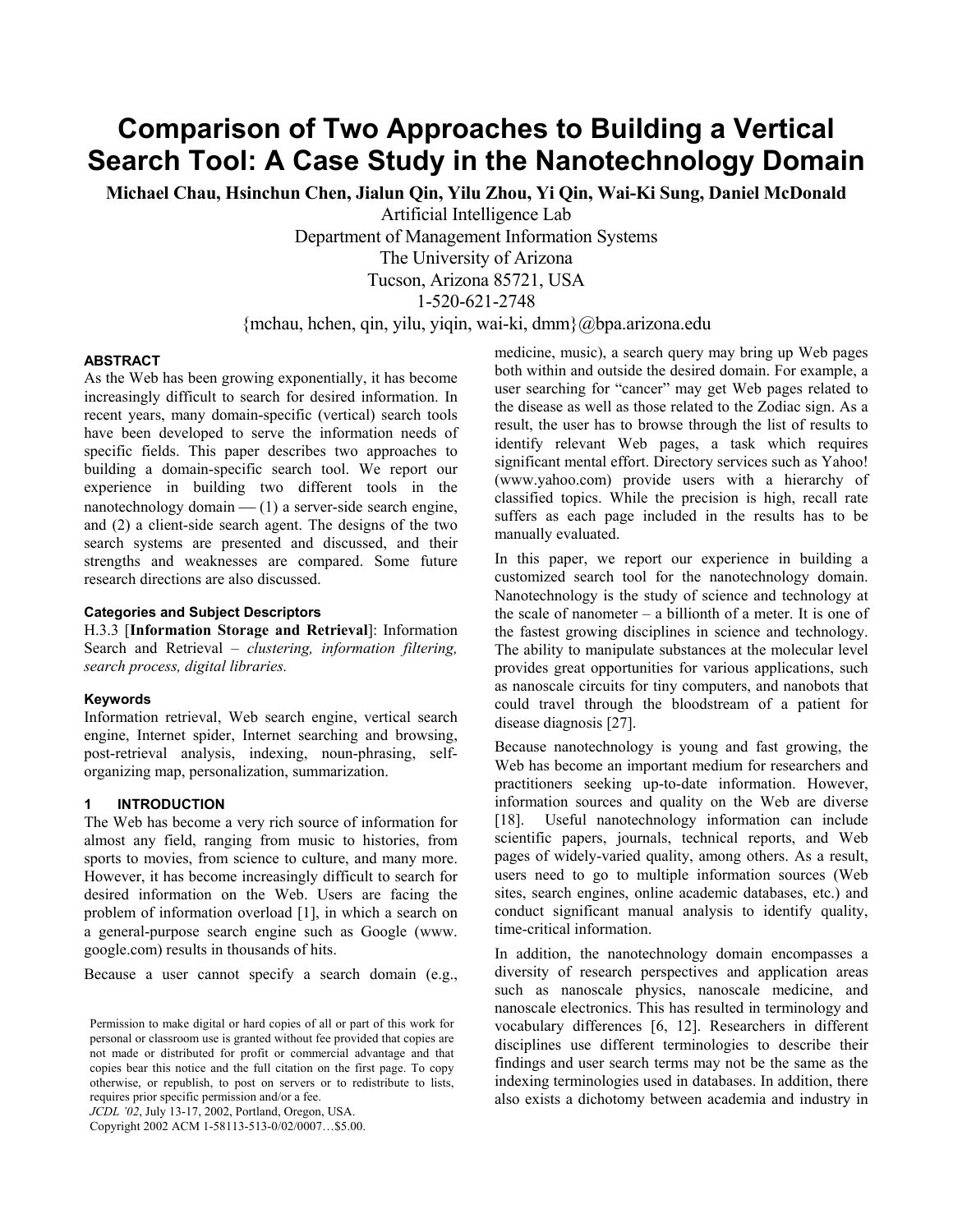the field. The first seeks long-term research issues and the second focuses on short-term development.

Language differences make the problem worse, because researchers in the discipline come from a variety of regions and countries. Research findings written in a language other than English can be difficult to search for on the web.

Because of the diversity and overwhelming interest in the field, the speed of knowledge creation and information generation is faster than ever, resulting in a problem known as fluidity of concepts, which further complicates the retrieval issue [9]. A concept may be perceived differently by different researchers and may convey different meanings at different times. Subcategories in the field also are changing much more quickly than in established fields and new categories evolve frequently. As a result, building a successful domain-specific search tool to provide information search and analysis capabilities for this young and evolving field is very challenging and somewhat uncertain.

To address these problems, our project has undertaken to develop an integrated, "one-stop shopping" service for the domain. The project was divided into two phases. In the first, we aimed to develop for the domain a search tool with basic search and categorization functionalities. In the second phase, we focused on enhancing the analysis capabilities of the tools by incorporating functions such as vocabulary suggestion and multi-lingual support.

Two approaches have been adopted and compared. The first was to develop a domain-specific (vertical) search engine accessible on the Web for users to perform searches in the domain. This involved sending out spiders (search agent programs) to automatically collect Web pages in the nanotechnology domain and to create from these pages an index searchable by users through a Web interface.

The second approach involved building a client-side search tool – search agent that can be installed and run on a user's computer. This kind of search agent can either collect pages from the Web on-the-fly or retrieve search results from other search engines (a process called meta-search). Compared with the first approach, this method allows more computer processing time and memory to be allocated to the search process and more functionalities are possible. A client-side search tool also allows users to have more control and personalization options during the search process.

The continuous growth of the Web has made it important and urgent to develop vertical search tools to address the information needs of various domains. Developers must carefully choose a suitable approach, based on specific user needs. To analyze and compare the strengths and weaknesses of the two approaches, two prototype systems for the nanotechnology domain — NanoSearch and NanoSpider — have been built and analyzed. In this paper,

we compare and discuss the pros and cons of adopting the two approaches. To our knowledge, this paper is the first to compare prototype vertical search tools built by using the two approaches.

The rest of the paper is organized as follows. Section 2 reviews related research and products, including Web search engines, search agents, and post-retrieval analysis. Section 3 describes the architecture of the server-side, Web-based vertical search engine approach and Section 4 describes the architecture of the client-side, meta-search approach. In Section 5, we compare the two approaches and discuss the advantages and disadvantages of each. In Section 6, we conclude our paper and suggest some future research directions.

### **2 RELATED WORK**

#### **2.1 Web Search Engines**

## *2.1.1 General-purpose Search Engines*

Search engines have been built to help users find what they want on the Web. Most search engines rely on spiders or crawlers to traverse the Web to collect pages by following hyperlinks. One of the earliest search engines is the World Wide Web Worm built in 1994 [24], which indexes 110,000 documents and provides users with a search interface. WebCrawler [25] and Lycos [23] are other examples of early search engines that are still in operation today. While the size of the Web has increased exponentially in recent years, search engines also have grown at a similar scale. As of December 2001, Google (www.google.com) [2], one of the largest search engines, had more than 2 billion pages in its database.



**Figure 1. Typical search engine architecture** 

The architecture of a typical search engine is shown in Figure 1. A search engine usually consists of the following components:

- Spiders (a.k.a. crawlers): to collect Web pages from the Internet using different graph search algorithms.
- Indexer: to index Web pages and store the indices into database.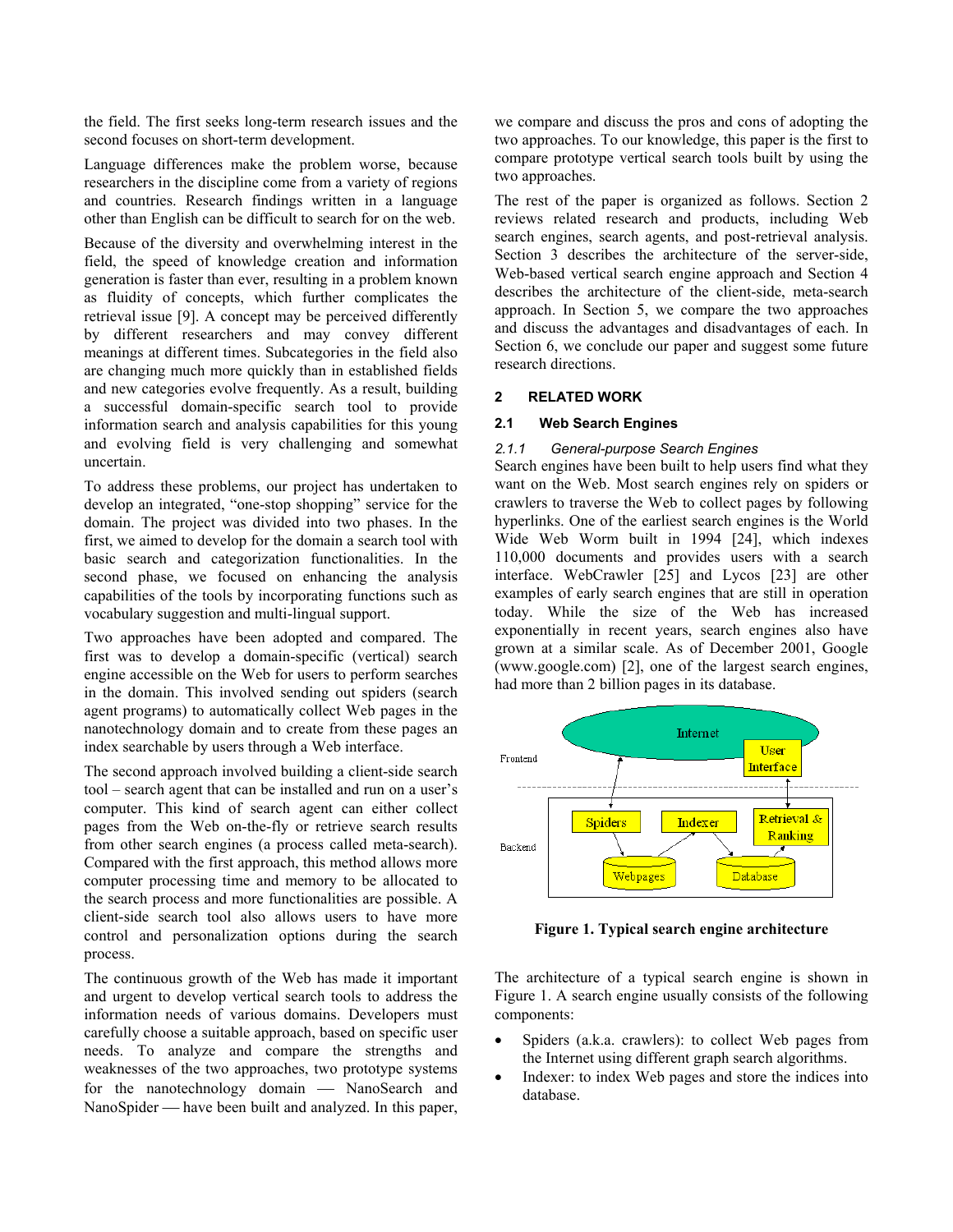- Retrieval and Ranking: to retrieve search results from the database and present ranked results to users.
- User Interface: to allow users to query the database and customize their searches.

## *2.1.2 Domain-specific Search Engines*

As the Web continues to grow, general-purpose search engines can no longer satisfy the needs of most users searching for specific information on a given topic. Many domain-specific search engines, also known as vertical search engines, have been built to facilitate more efficient search in particular domains. These search engines usually provide more precise results and more customizable functions. For instance, LawCrawler (lawcrawler.findlaw .com) specializes in searching legal information on the Web, and GolfHelp (www.golfhelp.com) searches for golfrelated Web pages. Other examples include SciSeek (www.sciseek.com), BioView (www.bioview.com), and BuildingOnline (www.buildingonline.com).

## **2.2 Personal Web Search Agents**

As opposed to a server-side search engine that allows multiple users to submit search queries at a Web site, personal search agents are designed to run search sessions on the user's computer. Many Web software programs based on the concept of spiders, agents or softbots have been developed. tueMosaic is a prominent early example [10]. Using tueMosaic, users can enter keywords, specify the depth and width of search for links contained in the current homepages displayed, and request the spider agent to fetch homepages connected to the current homepage. TueMosaic uses the "fish search" algorithm, a modified best first search method. Since then, more powerful clientside spiders have been developed. For example, Blue Squirrel's WebSeeker (www.bluesquirrel.com) and Copernic 2000 (www. copernic.com) connect with other search engines, monitor Web pages for any changes, and schedule automatic search. Inquirus, also known as the NECI meta search engine, downloads actual result pages and generates a new summary of each page based on the search query. Pages which are no longer available (dead links) or which no longer contain the search terms are filtered from the search results [17]. MetaSpider not only connects with other search engines but also performs categorization on the combined search results [7]. Focused Crawler locates Web pages relevant to a pre-defined set of topics based on example pages provided by the user. In addition, it also analyzes the link structures among the pages collected [3].

# **2.3 Post-retrieval Analysis**

In most commercial Web search systems, search results are presented to users as a list of URLs and titles ranked according to the estimated relevance to the user search query. However, such lists do not provide users with a quick "feel" of the documents retrieved. Users know little

about a document's content until they click on and read it. This can be very time-consuming and disruptive in a dynamic, fast-changing electronic information environment.

To alleviate the problem, many techniques have been developed to perform analysis on the retrieved results. Applying an automatic indexing algorithm is one technique that has been used widely to extract key concepts from textual data. Linguistics approaches such as noun phrasing have been employed to perform indexing for phrases rather than just words [28]. These techniques are useful in extracting meaningful terms from text documents, not only for document retrieval but also for further analysis.

Categorization, or clustering, is another kind of postretrieval analysis. The goal is to classify documents into different categories automatically. Categorization tools allow users to quickly identify the key topics in the set of search results returned from a search engine. Vivisimo (www.vivisimo.com) and NorthernLight (www. northernlight.com) are two commercial examples. Both search engines put search results into folders, each of which represents a subtopic.

In document clustering, there are in general two approaches. In the first, documents are categorized based on individual document attributes. An attribute might be the query term's frequency in each document [14, 29]. NorthernLight is an example of this approach. The retrieved documents are organized based on the size, source, topic or author of each document. Other examples include Envision [11] and GRIDL [26].

In the second approach, documents are classified based on inter-document similarities. This approach usually includes some kind of machine learning algorithms. For example, the Self-Organizing Map (SOM) approach classifies documents into different categories that are defined during the process, using a neural network algorithm [16]. Based on this algorithm, the SOM technique automatically categorizes documents into different regions based on the similarity of the documents. It produces a data map consisting of different regions, each of which contains similar documents. Regions that are similar are located close to each other. Several systems utilizing this technique have been built [8, 20].

Text summarization is another post-retrieval analysis technique that helps users understand a set of retrieved documents. The approaches to text summarization vary greatly. A distinction commonly is made between approaches that utilize text extraction and those that utilize text abstraction. Text extraction is the most common approach [15], utilizing sentences from a document to create a summary. Early examples of summarization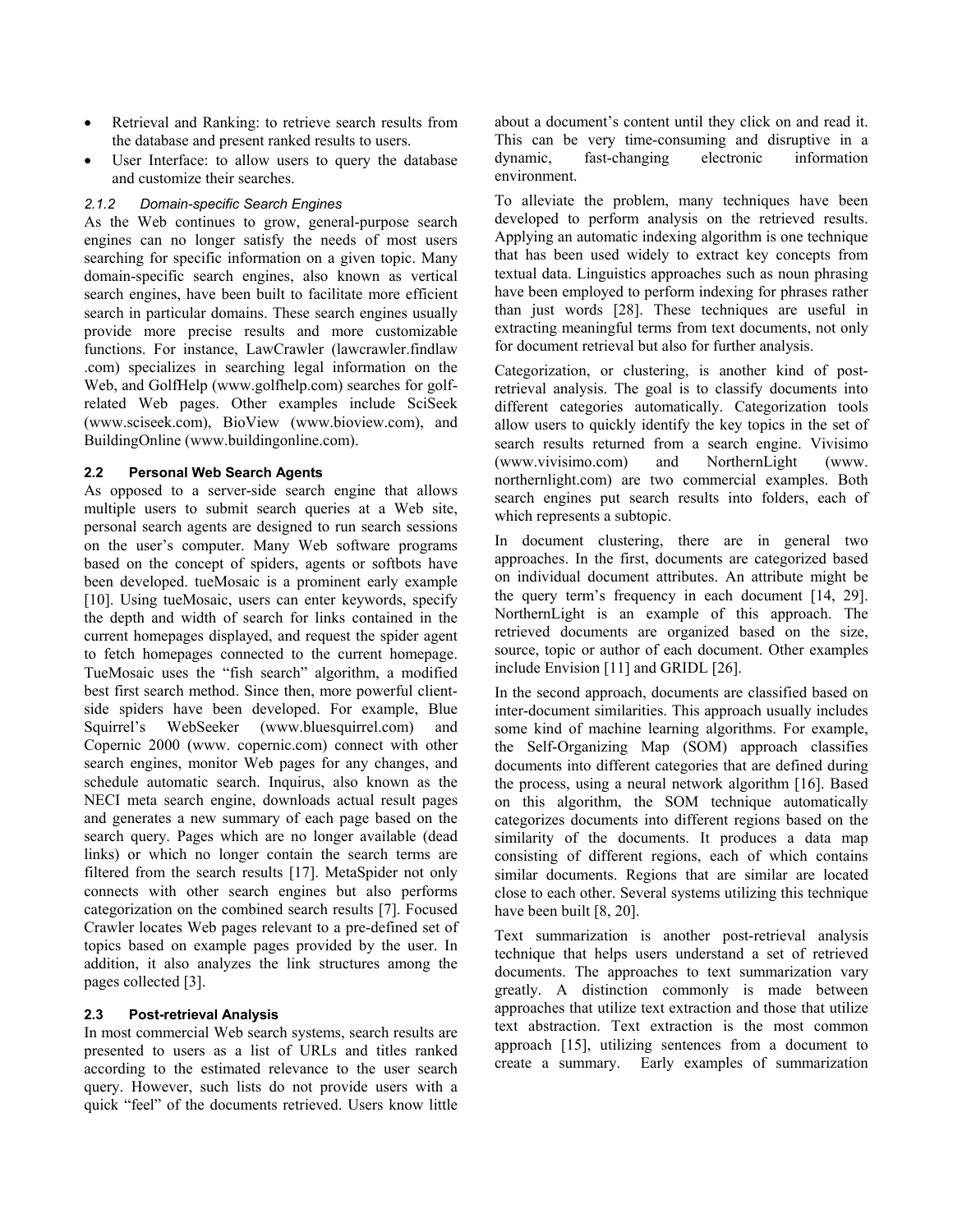

**Figure 2. Sample user session with NanoSearch**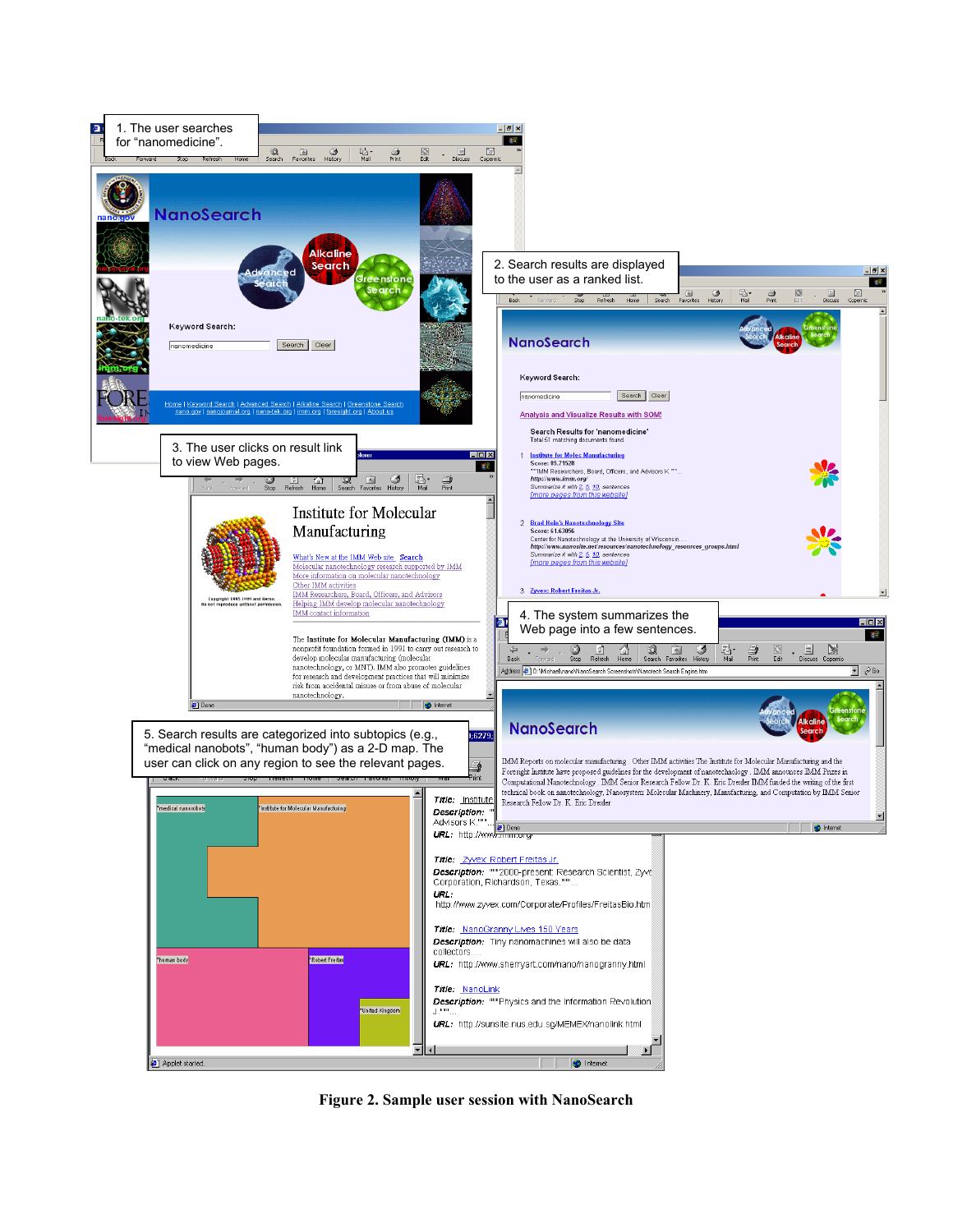techniques were based on text extraction. Using sentences from the text was thought to limit the bias that might otherwise appear in a summary [21]. Text abstraction programs, on the other hand, produce grammatical sentences that summarize a document's concepts. While the formation of an abstract may better fit the idea of a summary, its creation involves greater complexity and difficulty [15]. The AI Summarizer utilizes text extraction.

Various techniques have been used to identify sentences that effectively summarize a document. Luhn utilized word-frequency-based rules in the late 1950's to identify sentences for summaries [21]. Other language-oriented heuristics, such as cue phrases, sentence position, and sentence length were added in the 1960's and early 1970s [22]. Later, Information Retrieval-style methods were used to break documents into segments [13]. From within those segments or topics, sentences were then selected to form summaries.

### **3 A SERVER-SIDE, VERTICAL SEARCH ENGINE APPROACH**

In our first approach, we built a server-side Web search engine for the nanotechnology domain called NanoSearch. Similar to a typical vertical search engine, NanoSearch collects pages from the Web, indexes these pages, stores the indexes in a database, and provides users with a Webbased interface to search for nanotechnology-related pages from this database. A sample user session is shown in Figure 2. First, a user inputted the search term(s) through the Web interface (step 1). In the example, "nanomedicine" was used. The search query was then sent to the back-end search engine and the results were displayed to the user (step 2). Much like a typical search engine, the user could click on any result and see the corresponding Web page. The user could summarize the Web page using the built-in text summarizer (step 4). Additionally, the user could request the system to extract the key concepts from these pages using Arizona Noun Phraser and categorize the Web pages into a 2-D topic map using SOM (step 5). In this example, pages were categorized into topics such as "medical nanbots" and "human body".

#### **3.1 System Architecture**

NanoSearch follows the typical search engine architecture discussed in Section 2.1.1. The main technologies used include HTML, Java, Java Server Page (JSP), Java Bean and Java Servlet. The architecture is shown in Figure 3. The right-hand side of the figure shows the batch process of building the search engine. First, a simple Vertical Spider developed in Java collects Web pages in the nanotechnology domain and calculates the number of inlinks (hyperlinks pointing to a page from other Web sites). The pages collected by the spider are then processed by the Indexer to generate index files. Information in the

index files is loaded into an Oracle database automatically by a tool called SQL Loader.

The left-hand side of the figure shows the search process and demonstrates how the search engine interacts with its users. The different components are connected by a Middleware implemented as a JSP file. Search queries from the User Interface are passed to the Middleware and converted into a proper format. The Middleware generates executes SQL statements (through a Java Bean file) to retrieve relevant Web pages from the database. After the retrieval, the results will be returned to the User Interface. If the user wants to perform further analysis on the retrieval set to find more precise results, the Middleware invokes the AI Summarizer or the Self Organizing Map (SOM) through two Java Servlet files.



**Figure 3. NanoSearch Architecture** 

#### **3.2 Vertical Spidering and Indexing**

A Vertical Spider program developed in Java by our research group was used in NanoSearch to collect nanotechnology-related pages from the Web. Thirty-three URLs in the nanotechnology domain were manually identified by reviewing a set of pages (and their neighbor pages) obtained from searching the word "nanotechnology"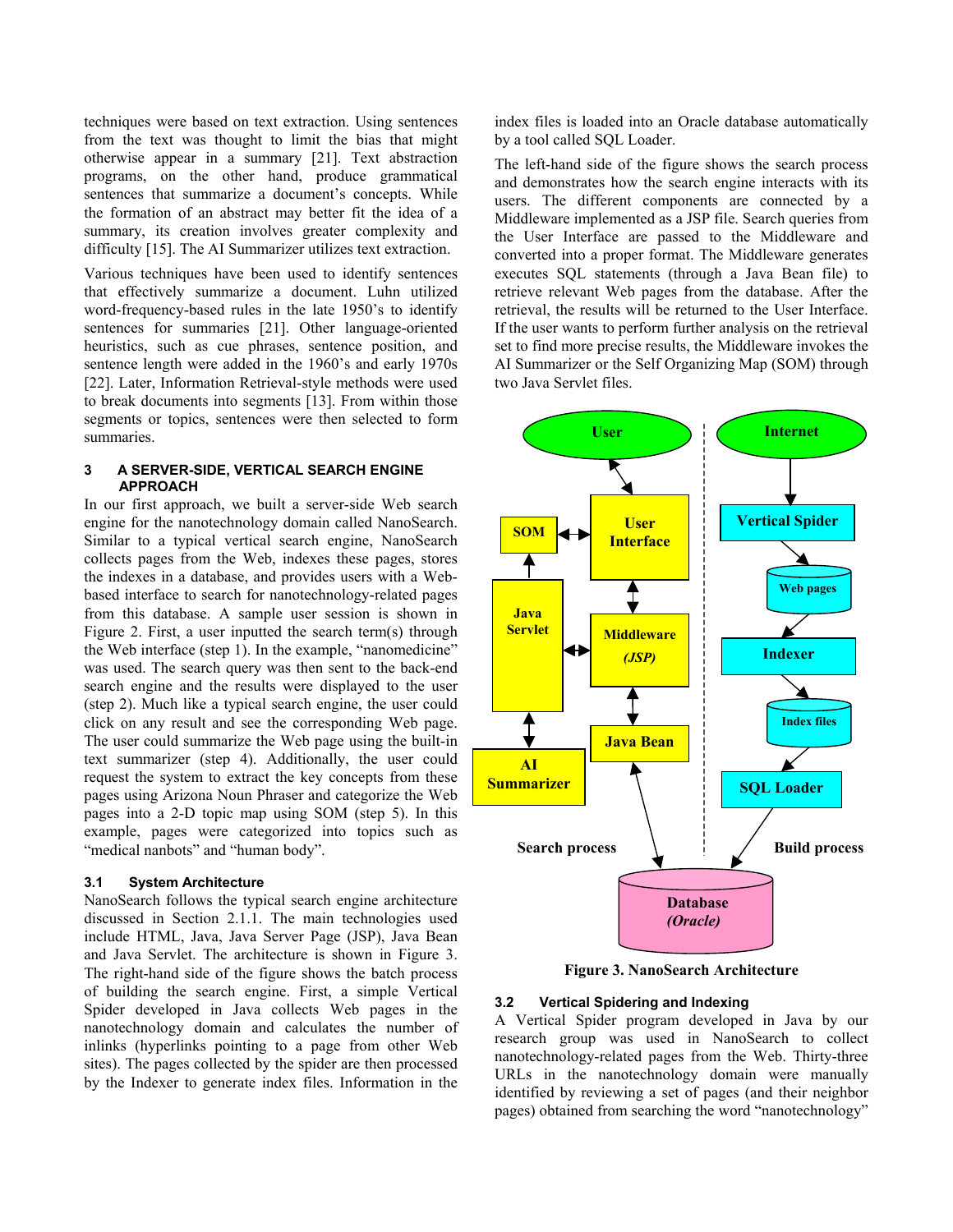in Yahoo! and Google. These URLs were used as the "seed URLs" in the spider program. The spider collects pages by following links on each page collected, using a simple breadth-first search algorithm. The spider stops after a specified number of pages have been collected. In our first prototype, the spider downloaded 15,000 pages.

After the pages have been collected, an Indexer program developed in C language is used to index each word's occurrence in each page. The indexer records the frequency that each term appears in each document. The number of inlinks for each page is also calculated. These data are then loaded into the NanoSearch database.

## **3.3 Document Retrieval and Ranking**

After a user types in a search term in the User Interface and clicks the search button, the term is passed to the Middleware. The middleware separates the string into single keywords and removes words that are too common (such as "a", "of" and "is") according to a predefined stopword list. A SQL query to retrieve Web page records containing the search term is generated and executed via a database connection through a Java Bean program. The retrieval results are returned to the Middleware by the Java Bean, which contains basic information such as the URL of the page, the title of the page and the description of the page, as well as information for ranking purpose such as number of inlinks, the frequency of keywords appearing in the page (*tf*) and the inversed document frequency of pages containing the keywords (*idf*). In our system, *idf* is calculated by:  $log_2$ (total number of pages / number of pages containing the keywords).

Two factors are considered in the page ranking, namely the relevance of the page content and the popularity of the page. The relevance is represented by *tf*\**idf* and the popularity is represented by the number of inlinks. In the NanoSearch system, popularity is considered a little more important in ranking than the content relevancy, so a final score is calculated for each page which is 60%\*inlink+40%\**tf*\**idf*. The weights are arbitrary and can be easily adjusted. All the results retrieved are sorted according to this score. After ranking, the results are returned to the User Interface and displayed to the user.

In addition to showing the search results as a traditional ranked-list, we also provide users with a graphical way to visualize the search results. For each search result, there is a picture of a flower (called the "NanoFlower") that represents the quality of that particular Web page (see Figure 2, step 2). The size of the flower represents the term frequency and the number of petals represents the number of inlinks. A larger flower indicates that the page is more relevant to the search string, and a flower with more pedals indicates that the page is more popular. The NanoFlower provides an intuitive way for users to find the pages they want.

## **3.4 Post-retrieval Analysis**

It is important to extract key concepts from each retrieved document in order to perform post-retrieval analysis. Arizona Noun Phraser (AZNP), developed by our research group, serves this purpose. It extracts all the noun phrases from each document, based on part-of-speech tagging and linguistic rules [28]. AZNP has three components. The tokenizer takes Web pages as text input and creates output that conforms to the UPenn Treebank word tokenization rules by separating all punctuation and symbols from text without interfering with textual content. The tagger module assigns every word in the document a part-of-speech designation. The last module, called the phrase generation module, converts the words and associated part-of-speech tags into noun phrases by matching tag patterns to a noun phrase pattern established by linguistic rules. For example, the phrase "carbon tube" would be considered a valid noun phrase because it matches the rule that a *noun-noun* sequence forms a noun phrase. These phrases are used in both the built-in post-retrieval analysis tools: the AI Summarizer and the Self-Organizing Map (SOM).

A user can summarize any Web page from the retrieval result of NanoSearch using the AI Summarizer. Such summarization can help the user decide quickly whether the page is interesting or not. The AI Summarizer utilizes both segmentation and summarization methods to identify representative sentences for a document. The whole process is accomplished in three main steps: 1) sentence evaluation 2) segmentation / topic boundary identification and 3) segment ranking. The first step, sentence evaluation, involves ranking of all the sentences of the original document based on the existence of cue phrases in the sentence, the position of a sentence in a paragraph, the frequency of terms in a sentence relative to the document, and the existence of proper nouns. In the second step, the document is processed by a segmentation algorithm similar to TextTiling [13]. The TextTiling algorithm analyzes a document and determines where the topic boundaries are located. A topic boundary can be thought of as the place where the author of the document changes subjects or themes. The TextTiling algorithm divides the text into blocks of equal size and these blocks are compared by a similarity function such as the Jaccard's score. A low similarity score between two adjacent blocks indicates a segment or topic boundary. The last step of the summarization process involves ranking segments based on the evaluation of the sentences in each segment. The program then produces a summary of the document by extracting the highest-ranking sentences one by one from the document until the required summary length is reached.

NanoSearch uses SOM to give users an overview of the set of documents collected [16]. SOM employs an artificial neural network algorithm to cluster the Web pages collected into different regions on a 2-D map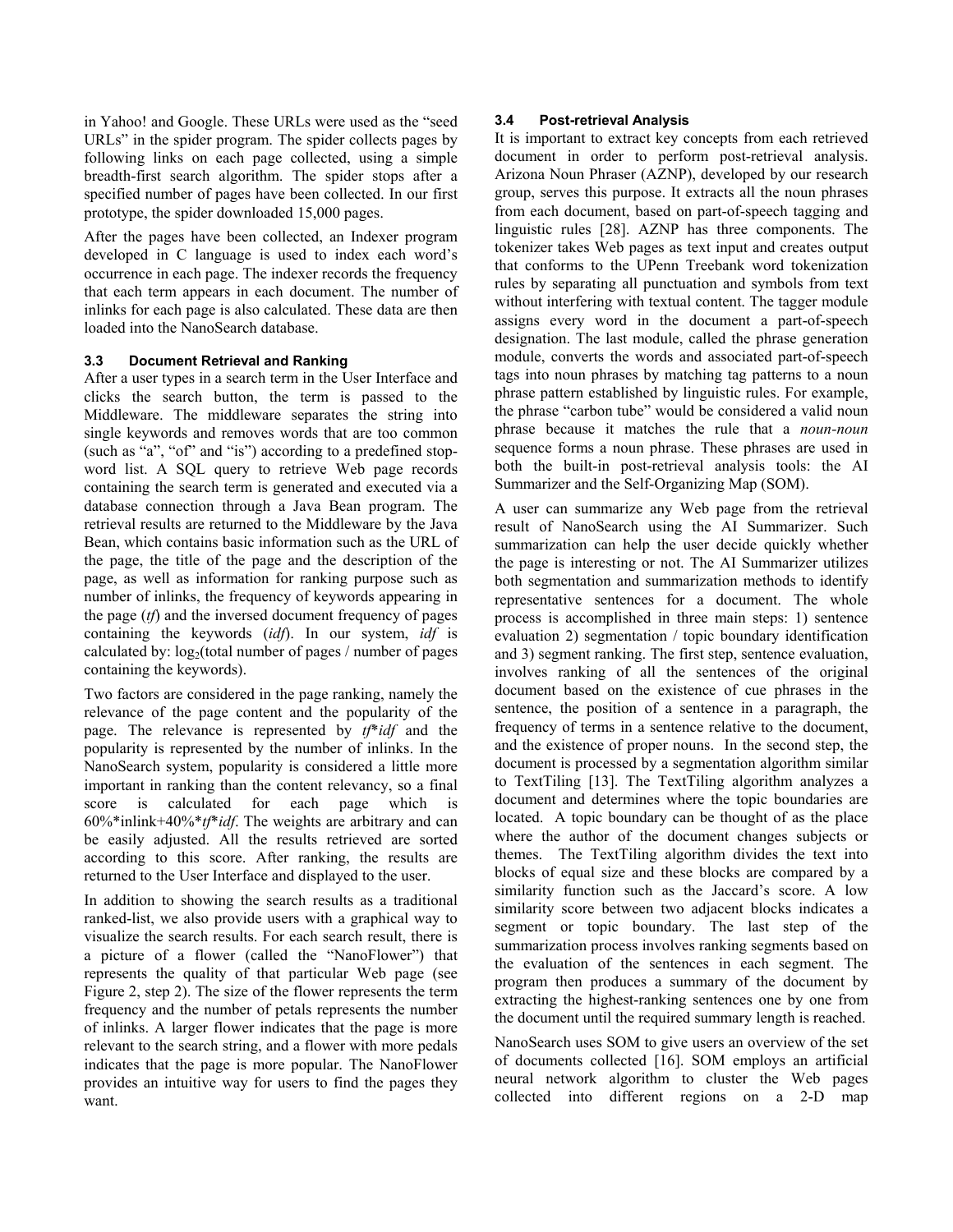automatically. In SOM, each document is represented as an input vector of keywords and a two-dimensional grid of output nodes are created. The distance between the input and each output node is then computed and the node with the minimum distance is selected. After the network is trained through repeated presentation of all inputs, the documents are submitted to the trained network and each region is labeled by the phrase that is the key concept most represents the cluster of documents in that region. More important concepts occupy larger regions, and similar concepts are grouped in a neighborhood [19]. The map is displayed through the User Interface and the user can view the documents in each region by clicking on it.

### **4 A CLIENT-SIDE, META-SEARCH AGENT APPROACH**

In our second approach, we implemented a client-side search agent called NanoSpider, based on the MetaSpider system developed in previous research [5, 7]. MetaSpider is a client-side search tool built in Microsoft Visual  $J++ 6.0$ , using a combination of Java Classes, Windows Foundation Classes, and Dynamic Link Libraries (DLL). It connects to 6 general-purpose search engines, and processes the combined search results using Arizona Noun Phraser and

SOM, in a way similar to that of NanoSearch. In this section, we discuss the architectural design of NanoSpider and the customization made. A sample user session of NanoSpider is shown in Figure 4. A user first input the search term(s) and chose the preferred search engines (step 1). In the example given, the user input the search term "nanocomputer". The search query was then sent to the chosen search engines and the results were combined and shown to the user (step 2). After browsing the search results, the user could request the system to fetch the pages from the Web and extract the key concepts from these pages using Arizona Noun Phraser (step 3). The user could then further categorize the Web pages into a 2-D topic map using SOM (step 4).

## **4.1 System Architecture**

The system architecture of NanoSpider is shown in Figure 5. There are 4 main components, namely (1) User Interface, (2) Search Spiders, (3) Arizona Noun Phraser, and (4) SOM. While the architecture is based on that of MetaSpider, these components have been customized to perform Web search and analysis in the nanotechnology domain.



**Figure 4. Sample user session with NanoSpider**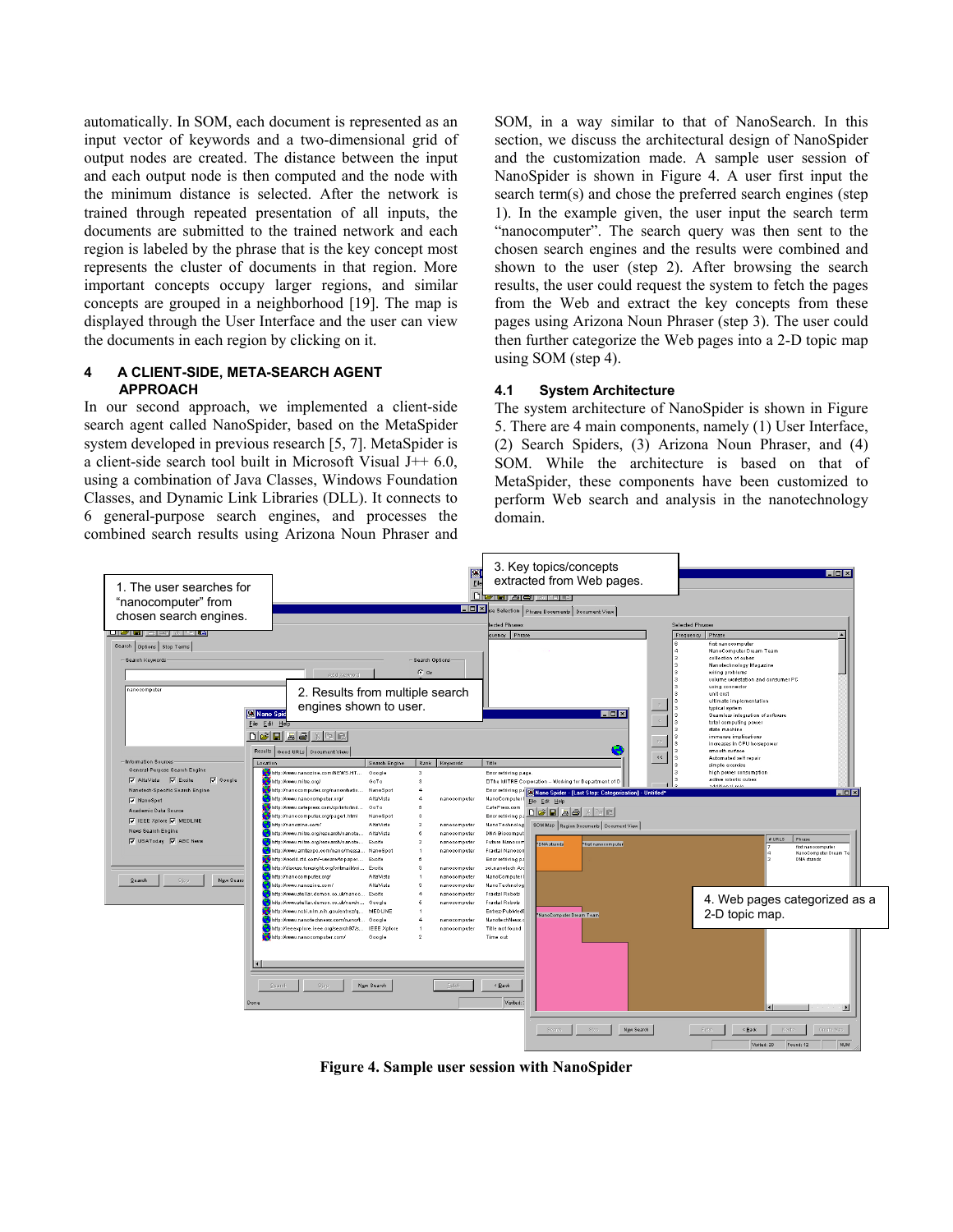

**Figure 5. NanoSpider architecture** 

## **4.2 Meta-search**

Based on the MetaSpider design, NanoSpider searches multiple search engines and presents the combined results, a process called meta-searching. Search Spiders are developed to perform such meta-searching. The tasks of the Search Spiders include: (1) formulating the URL specific for each search engine based on search query, (2) fetching the search result from each search engine, (3) parsing the search result details (e.g., URL, title, description for each search result) from the result page fetched in HTML format, and (4) analyzing the search results and presenting them to the user. Steps (1) and (3) vary from one search engine to another because each search engine has its own format for querying its database and presenting search results.

While the original MetaSpider is connected only with 6 general-purpose search engines, NanoSpider has a much wider range of data sources. There are four categories of search engines in NanoSpider. The first category is general-purpose search engines (AltaVista, Excite, Google, Goto, Lycos) which locate pages from the whole Web, aiming at high coverage. The second category involved nanotechnology-specific search engines (NanoSpot) and aims at high precision by searching only for pages in the nanotechnology domain. The third category consists of academic literature search engines (IEEE Xplore, MEDLINE) which tries to locate journal articles and abstracts that may not be covered by the other search engines. The fourth category is news search engines (USA Today, ABC News) trying to retrieve the latest, breaking information by searching online news articles. These data sources were added to NanoSpider rather easily, as could many other data sources.

### **4.3 Post-retrieval Analysis**

In NanoSpider, we incorporated the Arizona Noun Phraser and the SOM for post-retrieval analysis. The algorithms used are same as those used in NanoSearch as discussed in Section 3.4. After the Search Spiders get the results from the different search engines, the user can browse through the list of search results. If the user wants to perform further analysis on the result set, the system can fetch all the result pages from the Web and send them to the Arizona Noun Phraser, which extracts the key phrases from each Web page. The frequency of every phrase is recorded and sent back to the User Interface. The user can then view the document frequency of each phrase and link to the documents containing that phrase. After all documents are processed, the data are aggregated and sent to the SOM for categorization. A 2-D map is generated and displayed to the user.

## **4.4 Opening and Saving Search Sessions**

Another important functionality incorporated in the system is the Save function. A user can save a completed search session as a file in his/her local computer and open it at a later time. This feature allows the user to perform a search and review it later. This also helps users who want to monitor pages in a Web site or on a particular topic.

## **5 COMPARISONS**

Both server-side and client-side approaches have been successfully applied to building a vertical search tool in the nanotechnology domain. In this section, we analyze and compare the strengths and weaknesses of the two approaches, based on our experience with the two prototype systems.

# **5.1 Accessibility and Usability**

The server-side approach allows users to access the search service more easily through the Web site. Any user with a Web browser can use the search tool conveniently from any platform, such as Windows, Linux, or Macintosh, and no software download or installation is needed. The Web browser interface, through which the server-side search tool is accessed, is also more familiar to users. This increases the usability of the system.

On the other hand, the client-side search tool presents with the issue of installation. A user has to download the installation file from the Web and install the software on his/her own computer. This poses a problem for users with incompatible computers or operating systems. The current NanoSpider only works on MS Windows environment with a MS Windows-specific Java Virtual Machine (a particular version or a later one) installed. As this Java Virtual Machine is MS Windows-specific, users with a Linux or Macintosh computer will not be able to use the system. Using pure Java to build the search tool will alleviate the problem to some extent, but users still need to have some kind of Java environment installed in order to use the tool. Another solution is to bundle a Java Runtime Environment with the software installation package. This will, however, greatly increases the size of the package and thus the download time needed.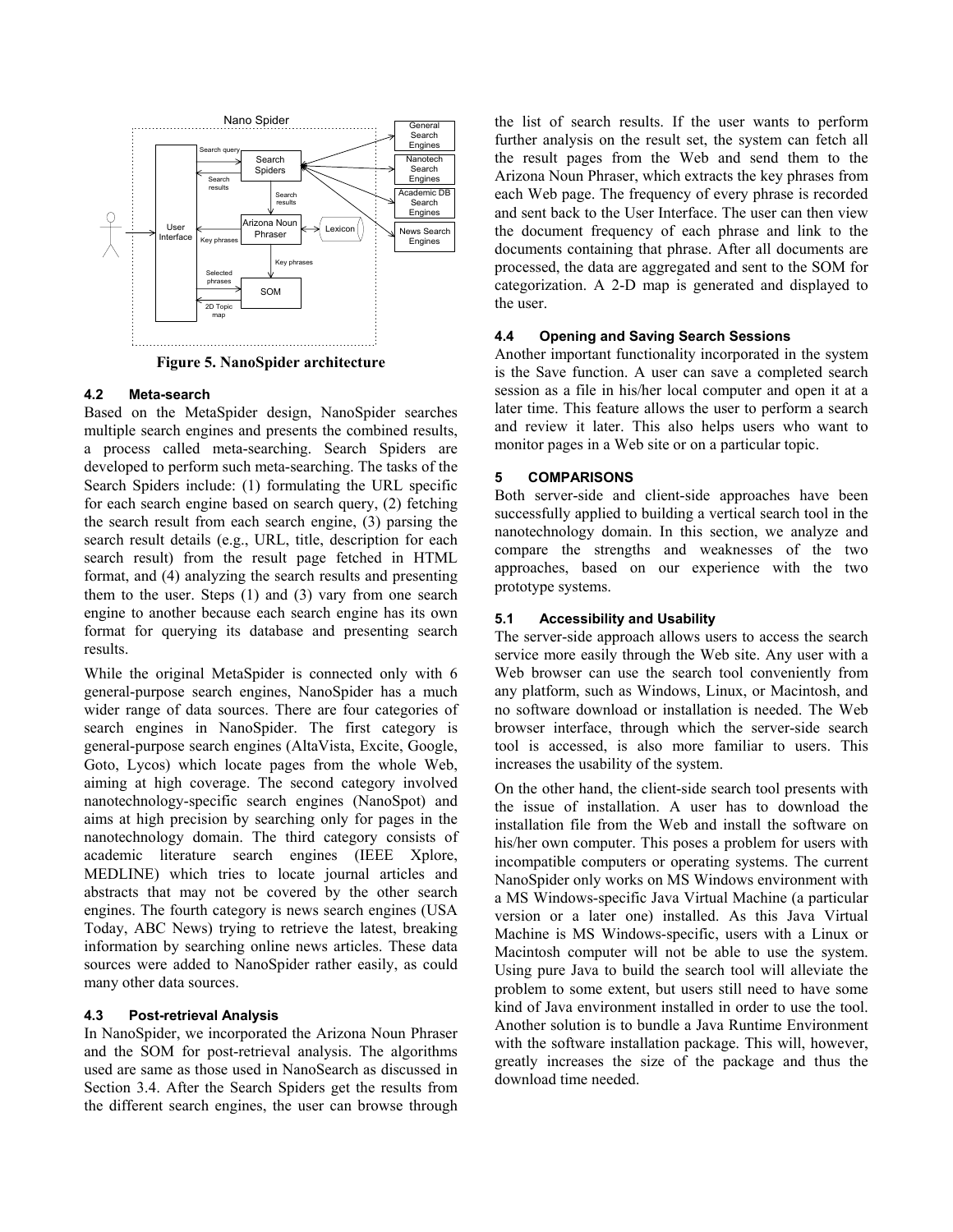# **5.2 Scalability**

The Web-based NanoSearch has to deal with users who perform searches at the same time. While some processes, such as spidering and indexing, can be performed in a batch mode, other processes have to be performed on-thefly (e.g., Arizona Noun Phraser, SOM, and AI Summarizer). Because of the high computational requirements of these modules, it is more difficult to serve a large number of users without increased investment in the server computers and network bandwidth. Although a few computer servers can handle a moderate number of Web pages and search queries, a very large-scale search engine like Google is reported to need more than 6,000 computer servers to collect and index Web pages and to response to search queries.

On the other hand, multiple users can use NanoSpider concurrently because they can have different copies of the software installed on each of their own computers. Thus, the number of users is not constrained by central server processing power or server's network bandwidth.

## **5.3 Personalizability**

Both NanoSearch and NanoSpider are easily customizable. In the server-side scenario, a user's settings can be saved to the database and can be retrieved upon the user's next logon. However, it would be more memory-consuming to store the complete search sessions of all users. Saving such data on the server provides great opportunities for future research such as Web log mining. However, the issue of security and privacy needs to be handled cautiously in the server-based approach. For client-based NanoSpider, a user's settings, as well as any search sessions, can be saved to the user's local computer without requiring any space from a centralized server.

NanoSpider also allows more functionalities because it runs on the user's computer and more processing time and memory can be utilized. Categorization techniques requiring heavy computation can be used on a client-side tool without having to worry about the number of simultaneous users as is the case of server-side search engines.

## **5.4 Maintainability**

The server-side tool is easy to modify. Any changes to the algorithm or interface can be incorporated into the NanoSearch in a way transparent to the users. Users can go to the same Web site and enjoy the same (or more likely, improved) service.

The client-side NanoSpider is comparatively more difficult to update, because each user needs to repeatedly download and install the software or a patch whenever a change is made. This makes it difficult to upgrade and maintain the software. Whenever a data source (e.g., AltaVista) changes its query or result display format so dramatically that the NanoSpider cannot handle it without being modified, every user must download and install a new component. Another solution is to embed a component to permit a check for automatic update every time the software is invoked. One example system using this approach is RealPlayer.

# **6 CONCLUSION AND FUTURE DIRECTIONS**

In this paper, we report our experience in using two different approaches to building a customized search tool for the nanotechnology domain. We also demonstrate the feasibility of both approaches. As each approach has its strengths and weaknesses, a choice between them will depend on the objective of the tool to be built. The size, the targeted audience, the functionalities, and the quality requirements of the tool will have an impact on the decision.

Our future research plan includes conducting a detailed user experiment to compare the performance, usability, user perception, and level of satisfaction of the two search tools. It is likely that while some users prefer a Web-based service, others prefer a piece of downloadable software.

We plan to test the individual components in order to identify which of the integrated techniques contribute to an improvement in performance if any. We also prepare to conduct user studies to evaluate the visualization techniques (SOM and NanoFlower) used in our system.

Currently, we are expanding NanoSearch into a Web portal called NanoPort [4]. We also plan to study broader educational and social issues related to creating a complete community-based service for nanotechnology engineers and scientists. The search tools will be made available to local student groups as well as to the public through the Internet. We will evaluate how instructors and students interact with the search tools in nanotechnology classes. We also plan to evaluate the social impact of such a search tool on the nanotechnology community.

# **7 ACKNOWLEDGMENTS**

This research is supported in part by the following grants:

- NSF/NSE/SGER, "NanoPort: Intelligent Web Searching for Nanoscale Science and Engineering," CTS-0204375, January 2002 – September 2002.
- NSF Digital Library Initiative-2, "High-performance Digital Library Systems: From Information Retrieval to Knowledge Management," IIS-9817473, April 1999 – March 2002.
- NSF/CISE/CSS, "An Intelligent CSCW Workbench: Analysis, Visualization, and Agents" IIS-9800696, June 1998 – June 2001.

We would also like to thank Li Ji, Chip La Clair, and all members of the Artificial Intelligence Lab at the University of Arizona who have contributed to the design and